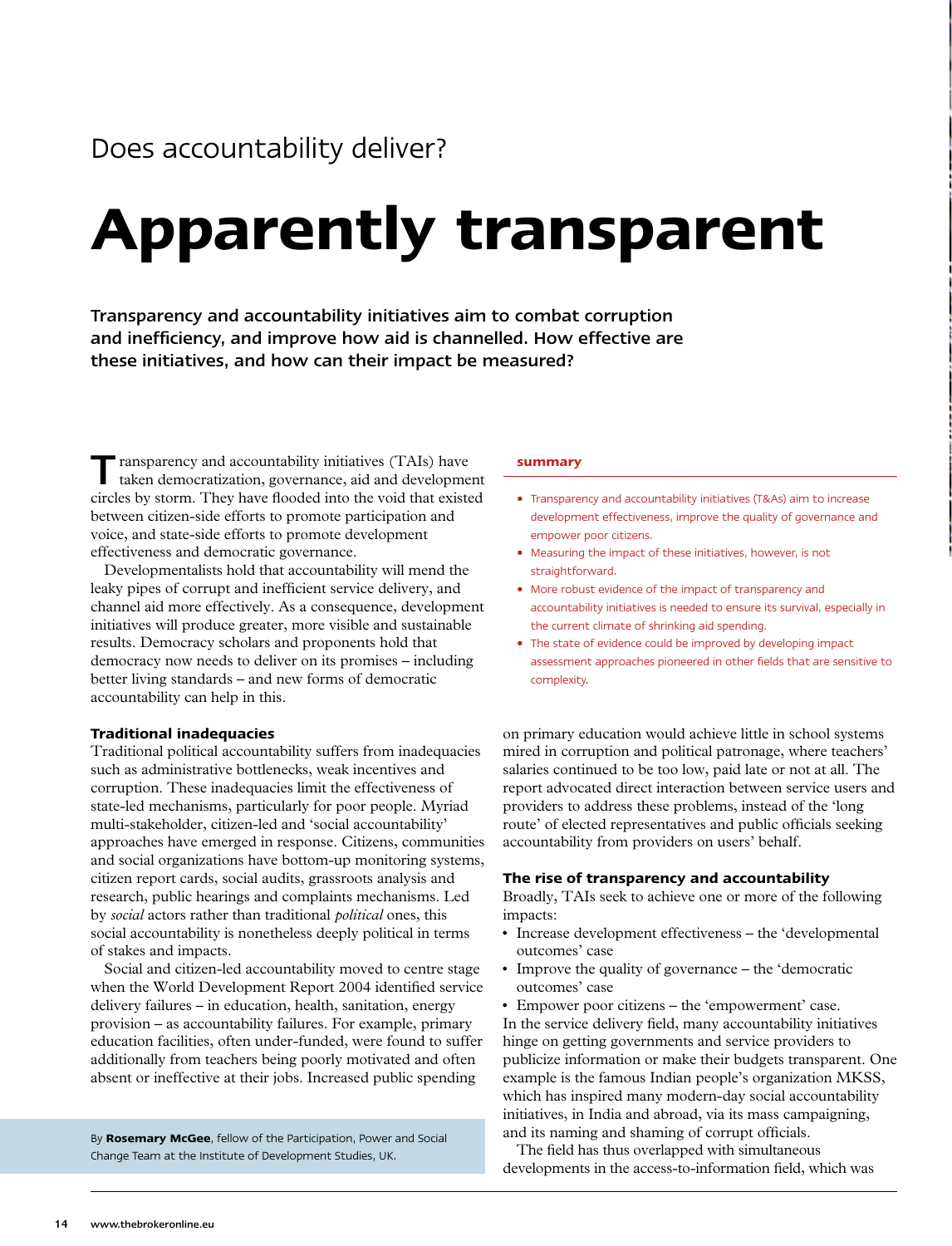

already a burgeoning area of – often legal – advocacy linked to social mobilization. It merges too with budget accountability work, which has evolved prolifically since the mid-1990s.

TAIs have spread even further more recently. They have reached the extractives sector, where methods like accountability rankings and indices have been borrowed from the access-to-information and budget fields.

The Extractive Industries Transparency Initiative, for instance, is a coalition of companies, investors, governments, local and international civil society actors. Launched in 2002, it sets standards for disclosure and transparency on extraction and export revenues, and monitors compliance. Publish What you Pay is a global civil society network that campaigns and advocates for disclosure of similar information, to ensure that revenues from oil, gas and mining activities benefit local populations, not only companies.

In development aid, there are long-standing concerns about the fundamental inequality of aid relations, which tends to make them opaque and unaccountable. NGOs have sought to use partnership protocols and accountability standards to address these concerns. Donors have emphasized 'mutual accountability' in their general commitment to enhancing aid effectiveness – although lately the emphasis lies heavily on recipients' and intermediaries' accountability to official funders.

The latest expression of accountability concerns in the aid sector is a wave of ICT-based aid transparency initiatives. Features of this ICT transparency wave are now seeping into the climate change field, as alarm grows about huge international public funds pouring into mitigation and adaptation efforts in developing countries without an adequate, purpose-built architecture in place.

# **Beyond the buzz**

Yet as they become mainstream, accountability and transparency risk losing their meaning and becoming buzzwords. There are signs that their political edge is becoming blunted and their democracy-deepening potential neglected as they are applied in pursuit of narrowlyconceived developmental outcomes. A stress on demonstrable outcomes in the form of efficient service delivery has diverted attention from how citizen voice and participation could have shaped policy design and priority setting in the first place. A focus on the tools threatens to eclipse the vital issues of context and relationships, leading to the mechanistic application of gadgets and kits at the expense of examining power relations between actors.

After a decade of the spread of TAIs, donors, practitioners and researchers are asking what all this accountability and transparency activity and expenditure are achieving.

Are TAIs proving effective in terms of achieving their stated goals, such as providing service users with relevant information, or shaming extractive industries into paying their taxes? Beyond these immediate effects, are they achieving further-reaching, 'second-order' impacts, such as material benefits in people's lives? Are they helping to establish democracies, which serve their poor constituents better, or empower citizens by making their voices heard?

What methods are useful for assessing this? How do early assumptions about connections between participation, transparency and accountability look in the light of a decade's experience? Do citizen-led TAIs work with state actors effectively? Do they manage to change state institutions, and if so which and how?

**>**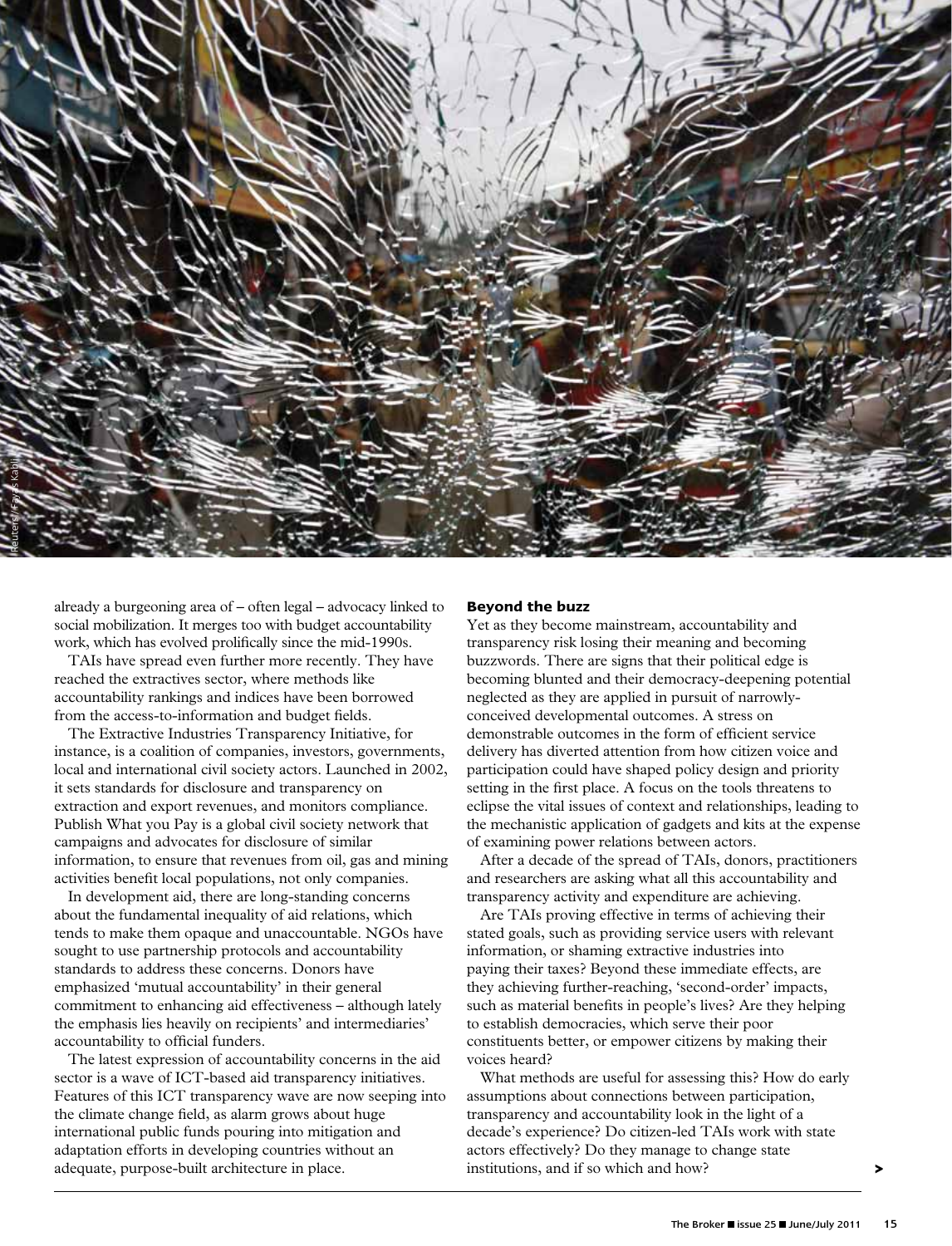#### **What we can say**

What we can say about TAIs is that existing evidence shows that under some conditions, some TAIs create opportunities for citizens and states to interact constructively, contributing to greater state responsiveness to citizens' needs, better budget utilization, improved service delivery and more empowered citizens (see box).

But there is a lot that we *cannot* say, on the basis of existing evidence, about the impact of TAIs.

Overall, the type and quality of evidence is uneven, piecemeal and scattered. Many studies focus on just one or a few initiatives. As yet there is a dearth of rigorous 'meta' or secondary reviews that look across a range of evidence to draw broader, more solid conclusions from specific cases. Many TAIs are just too new for any conclusions to be drawn about sustained impact. Most studies focus on the effectiveness of the initiative itself – without showing links from the initiative to broader developmental, democratic or empowerment aims.

None of these observations constitute arguments *against* transparency and accountability (T&A) work. But they do show that more robust evidence is needed to make the case for T&A convincingly. This is vital for its survival now that

#### **At a glance: positive impact of TAIs**

Participatory budgeting initiatives, as well as improving public services and re-directing resources to poor communities, have strengthened democratic processes in some cases.

In Brazil, the Participatory Budget model has expanded from the Workers' Party-controlled city of Porto Alegre to about 12 major cities and between 250 and 2500 localities in mainly Brazil, but also in Latin America and scores of European municipalities. Studies show that participatory budgeting can increase access to a range of public services and redirect public spending towards poor neighbourhoods. Other research shows that participatory budget processes have helped in some cases to democratize existing civil society associations and spawn new ones, enhancing representation of the formerly excluded. They have also increased transparency and accountability while reducing political clientelism and manipulation.

India's Right to Information (RTI) campaign led to new legislation and widespread mobilization and empowerment of constituencies to use information for development purposes.

A 'People's Assessment' was conducted to assess the impact of the RTI law. The assessment drew on the submission of 800 test cases of freedom of information requests, the analysis of 25,000 past requests, and interviews and focus groups with some 35,000 people. To the key question 'Did getting the information asked for meet with the intended objective?', 40% of rural and 60% of urban respondents replied that their objectives were fully met.

This and other assessments of the law's impact have revealed some inconsistent application of the law from state to state, but also some good practices such as a National RTI Helpline and the use of video conferencing to enable remotely located parties to participate in RTI hearings. The mere fact that such a mass 'People's Assessment' could be conducted indicates that the movement to secure this new law.

evidence-based policy and results-based management have pervaded the development sector, and in the post-financial crisis context of shrinking aid spending.

How can we enhance the demonstrable impact of T&A work? Three major challenges come into focus for researchers and practitioners.

## **Aims, claims and theories of change**

The first challenge arises from the fact that in TAIs, aims vary, working assumptions are obscure and untested, and theories of change are rarely adequately spelled out.

To discuss the impact of TAIs, or what they have achieved, we need to be clear about their aims. Did they seek development? Deeper democracy? Empowerment?

TAIs often leave unclear whether the immediate outcome was an end in itself, or seen as a means to an end. Some initiatives take it as a given that transparent aid data will lead seamlessly to more accountable and more effective aid. The most common buried, untested assumption by far is that transparent, accessible information will generate *accountable* policies, budgets and state behaviour.

Any TAI is just an intermediate step in pursuit of the sought impact. However, how exactly that impact is to be achieved – or the 'theory of change' – is often left unsaid. Most TAIs miss any realistic appraisal of how inputs might translate into the desired outcomes.

Take the case of an African NGO that wants government spending to be fairer to rural populations. It pursues this aim by lobbying for budget proposals to be published on government websites. The causal pathway that could lead from the lobbying (the input) to the outcome (changed budget allocation and execution) is something like this:

- The budget proposal document is eventually published – that is, the transparency initiative has been effective, but it has not yet had its desired impact
- Concerned organizations, citizens, parliamentarians and journalists access it online
- They put pressure on the finance ministry's executive and budget office to change current budget allocation patterns
- The budget office responds to the diverse pressures and changes budget allocations
- The resulting budget proposal is actually executed with proportionately more spent on rural and marginalized populations.

None of the steps in a causal chain is a foregone conclusion. All involve assumptions and risks. The NGO could mitigate some of these, for example, by forming alliances with organizations that focus on social mobilization in villages. The NGO might report to its INGO funder that the budget proposal is now available online. That might prove the effectiveness of the NGO's lobbying, but not its impact: for that, a very different strategy would be required, almost certainly involving additional stakeholders.

#### **Not the next logframe**

All in all, few initiatives are set up so that they can provide concrete evidence of having advanced their ultimate aims.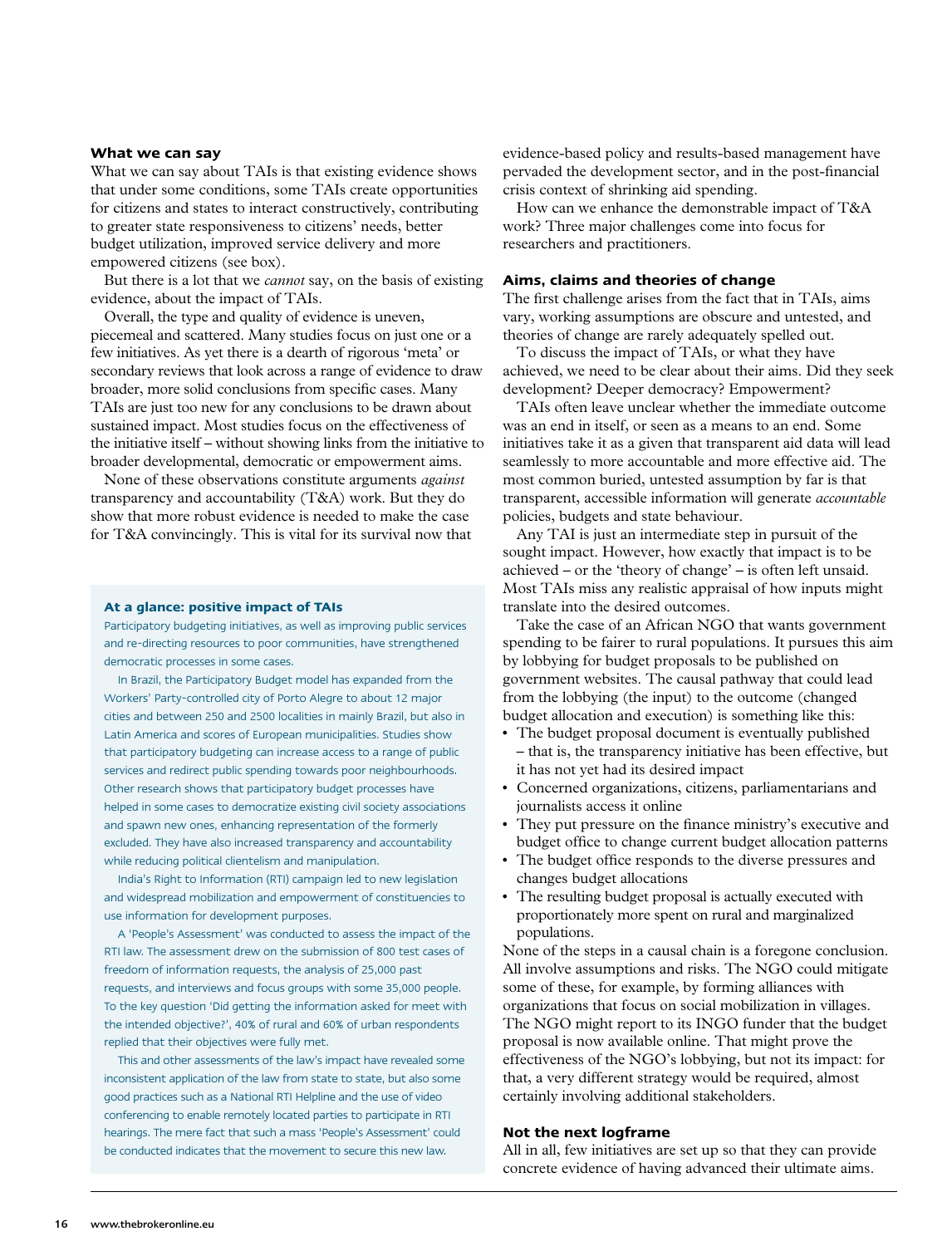

There is a difficulty here. Theories of change should not be presented as 'the next logframe', as today's must-have accessory that qualifies development initiatives as fundable and workable. The very language of theories of change is alien and off-putting to many of the people working in development. To realist practitioners who see their assumptions constantly calling for revision as non-linear, complex realities unfold around them, a theory of change – or of anything – may sound too fixed and restrictive.

But at a basic level, a failure to spell out assumptions of how one expects change to happen can inhibit an initiative's effectiveness by limiting its focus. It can also make impact assessment elusive or impossible: against what would we assess impact and explain its attainment or non-attainment? And, as practitioners know, the collective articulation of a theory of change between all involved actors offers invaluable opportunities for negotiation and contestation around the proposed change effort. This helps to deliver a more relevant, feasible and sustainable process.

#### **How do we know what we know?**

Assessing the impact of complex, multi-actor change processes is difficult in any field. The relatively young field of T&A work is no exception. Assessing TAIs' impact means facing up to a range of methodological challenges.

To start with, the available evidence is limited in quantity and uneven in quality. Observations of correlation are all too often mistaken for causal connections. The effects of single factors are easier to pinpoint and trace than the interaction of several factors, yet this interaction is often the key that unlocks outcomes. Formulating manageable indicators to

capture concepts such as 'empowerment' or 'denser democratic engagement' is a struggle for even the very best thinkers and practitioners.

The state of the evidence could be improved by developing impact assessment approaches pioneered in other fields that are sensitive to complexity and draw on combined methods. Untapped potential in user-centred and participatory approaches could be explored further. More baselines could be used, such as contextual 'outset analysis' rather than slavish logframe compliance. Comparative in-depth research across contexts and across TAIs can be conducted within multi-case studies. The capacities of researchers and practitioners can be strengthened for developing and building on innovative approaches.

Donors and practitioners of accountability and transparency work could ask these questions early on:

- Does the intervention or initiative articulate a clear causal pathway? Does it disentangle common assumptions about the links between transparency, accountability and participation?
- If adapting, replicating or scaling 'successful' applications of particular tools or approaches to other settings, does it take into account the reasons for their success in the original context?
- Does the strategy take into account complex, contextual factors, including capacities and incentives on both citizen and state sides of the equation, and mechanisms that link the two?
- Does the design contemplate how impact will be assessed? Does it build in methods of analysis appropriate to the purpose of the impact assessment?
- Does it include methods for tracking change over time?